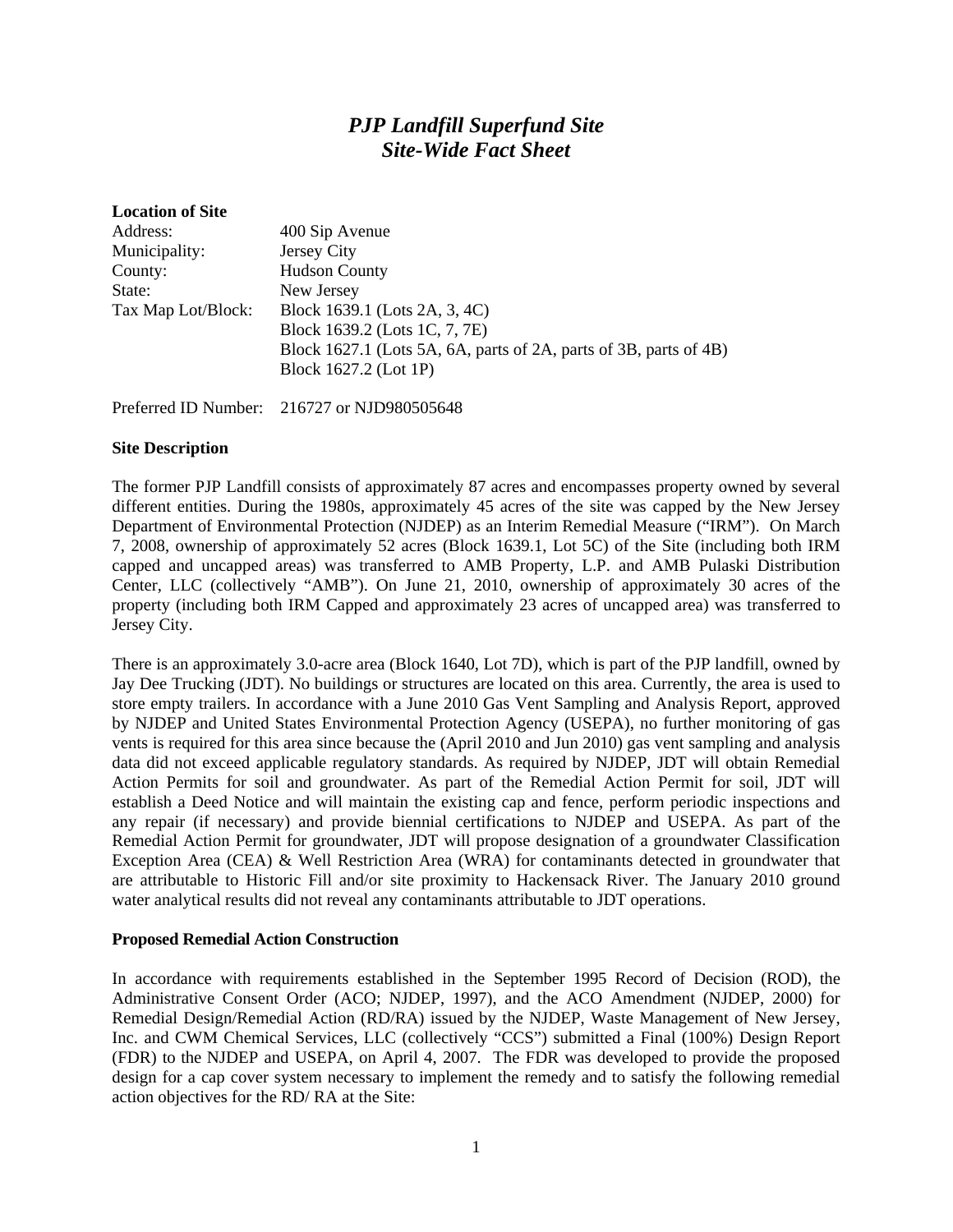- Eliminate exposure to contaminated sediments in the Sip Avenue Ditch;
- Prevent additional contaminant influx into the ground water via infiltration of rain water;
- Remove contaminant sources that may impact the ground water; and,
- Evaluate if future actions are necessary to mitigate the leaching of Site contaminants into the Hackensack River through monitoring and modeling of the effectiveness of the remedy.

In a letter dated July 26, 2007, the NJDEP and the USEPA determined that the FDR was in compliance with the Technical Requirements for Site Remediation (N.J.A.C. 7:26E) and other applicable requirements.

Following approval of the FDR, AMB Property, L.P. and AMB Pulaski Distribution Center, LLC (collectively "AMB") assumed certain remedial obligations associated with approximately 51.76 acres of the Site (formerly owned by the Archdiocese of Newark). This property will be capped by AMB, through the construction of their distribution warehouse and associated impervious cover, with the remaining portion of the AMB property to be comprised of green space in the IRM area. The identification of these obligations is memorialized in CCS's Second Amendment to the ACO and AMB's Administrative Consent Order with NJDEP, both dated March 7, 2008.

In November 2009, a "Closure Equivalency Engineering Report" was prepared by Malcolm Pirnie, Inc., on behalf of the City of Jersey City, for the proposed beneficial reuse of the Jersey City property as a public park. On February 5, 2010, NJDEP issued its approval of the Closure Equivalency Engineering Report. On 21June2010, the City of Jersey City assumed certain remedial obligations associated with the proposed park, following CCS' completion of the final capping activities at the site. The identification of these obligations is memorialized in CCS's Third Amendment to the ACO and the City of Jersey City's Memorandum of Understanding with NJDEP, both dated June 21, 2010.

# **Remedial Action Cap Cover System**

*CCS construction activities on the remaining 23 acres of the Site* 

The multi-layer, modified solid waste cap is designed in accordance with the applicable relevant and appropriate requirements of the ROD. The multi-layer system, from the top to bottom, will consist of a 6 inch vegetative layer, a 12-inch cover layer, a geocomposite drainage layer, an impermeable cap consisting of a 40-mil thick geomembrane, and a 6-inch cap cushion layer. The typical detailed configuration of the cap cross section layer, pictured below, was dependent on various geotechnical and engineering analyses that were performed and the review of applicable guidance documents.

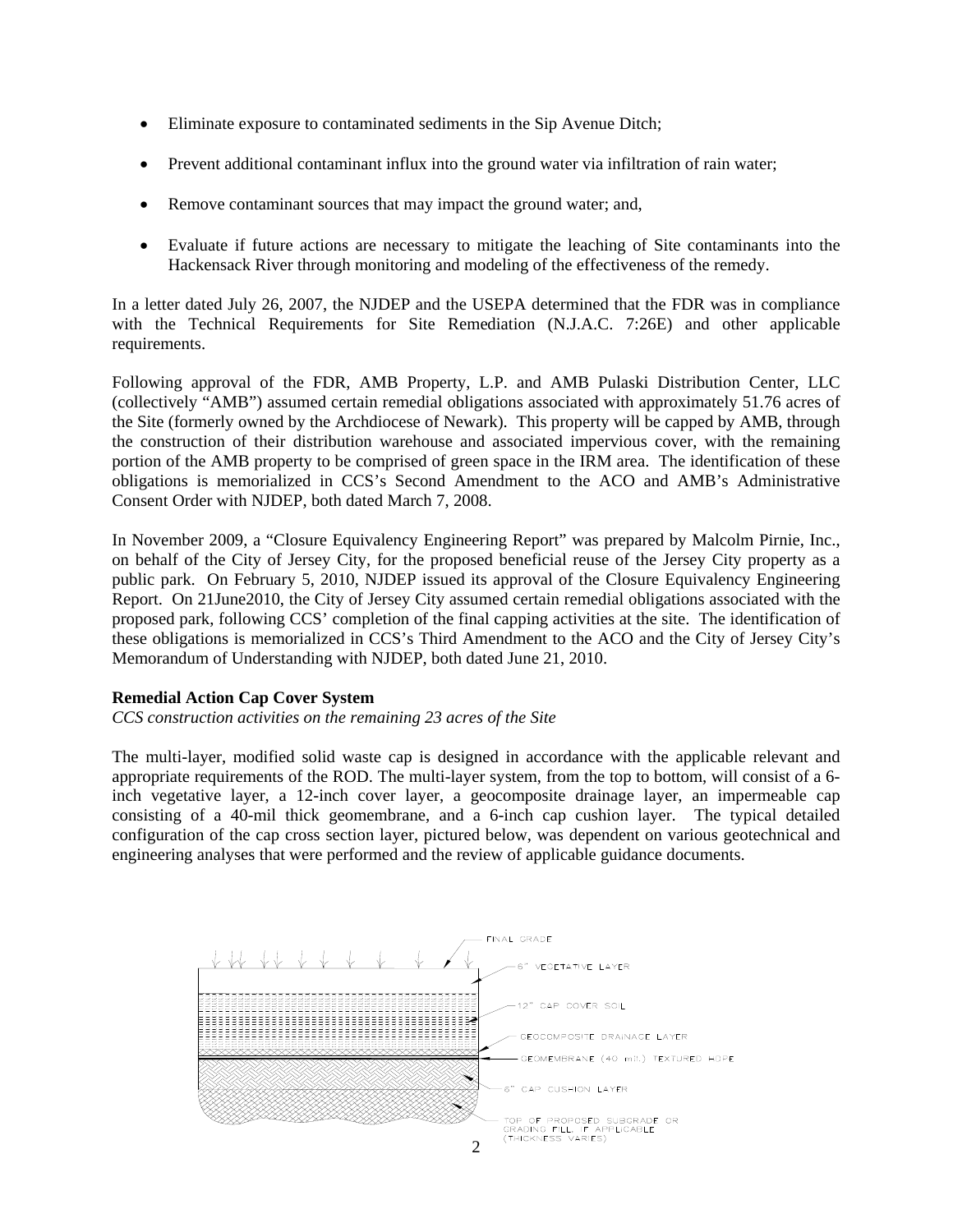Prior to implementation of construction, necessary actions will be taken to control soil erosion and sedimentation in areas disturbed by excavation, filling, grading, vehicular traffic and other activities associated with the work. During construction, both existing waste and imported materials meeting the NJDEP non-residential direct contact criteria will be utilized to bring the site to final sub-grade elevations and subsequently capped. The final cap design utilizes a 1.5-2% slope over the majority of the site to ensure positive drainage of stormwater off the final cap and help facilitate redevelopment of the site by Jersey City as a public park.

The surface water management system on the newly capped areas includes a system of storm water drainage channels and culverts that will collect and transport surface water runoff to the existing stormwater drainage ditches, including the Sip Avenue Ditch, and the Hackensack River. The proposed drainage channels and culverts are designed for the 100-year, 24-hour storm event, as required by the USEPA.

The proposed passive gas venting system has been designed to collect and manage the landfill gas (LFG) that may be generated at the site. This will be accomplished through the construction and installation of new gas vents.

# **Wetlands Reconstruction/Enhancement**

Wetlands delineation was conducted on the Site in August 2001. The wetland delineation boundary line covers both regulated wetlands and State Open Waters. The Site possesses both a freshwater emergent wetland and estuarine emergent marsh communities. The freshwater emergent wetland is an isolated wetland (0.8 acres) located in the southeastern section of the site adjacent to Truck Routes 1 and 9 that is being remediated by AMB. Estuarine emergent wetlands are located at the confluence of the Sip Avenue Ditch and the Hackensack River, as well as in small, discontinuous patches along the shoreline of the Hackensack River.

The Sip Avenue Ditch has steep banks along its entire length, with the exception of its confluence with the Hackensack River, where estuarine emergent wetlands are present. The approved design includes the development of an estuarine wetland system within this area, as well as creation of 0.8 acres of new tidally influenced wetlands along the remediated Sip Avenue Ditch to compensate for the 0.8 acres of freshwater emergent wetland.

# **Construction Activities Within the River Bank Erosion Protection**

The western edge of the Site (approximately 960 feet in length), is situated on the banks of the Hackensack River. Final capping activities proposed for this area will disturb intertidal wetlands along the Hackensack River. As part of remedy construction, all wetlands areas disturbed will be restored to their original grades and then replanted with indigenous species.

# **Environmental Monitoring**

It is required that an Operation and Maintenance (O&M) Plan be submitted to the NJDEP and USEPA within ninety (90) calendar days of the completion of the construction remedy. The ROD requires groundwater (and surface water) monitoring to evaluate the reduction of contaminant concentrations over time. Collection of pre-remedial baseline concentration data began in October 2001 and has continued to date on a quarterly basis.